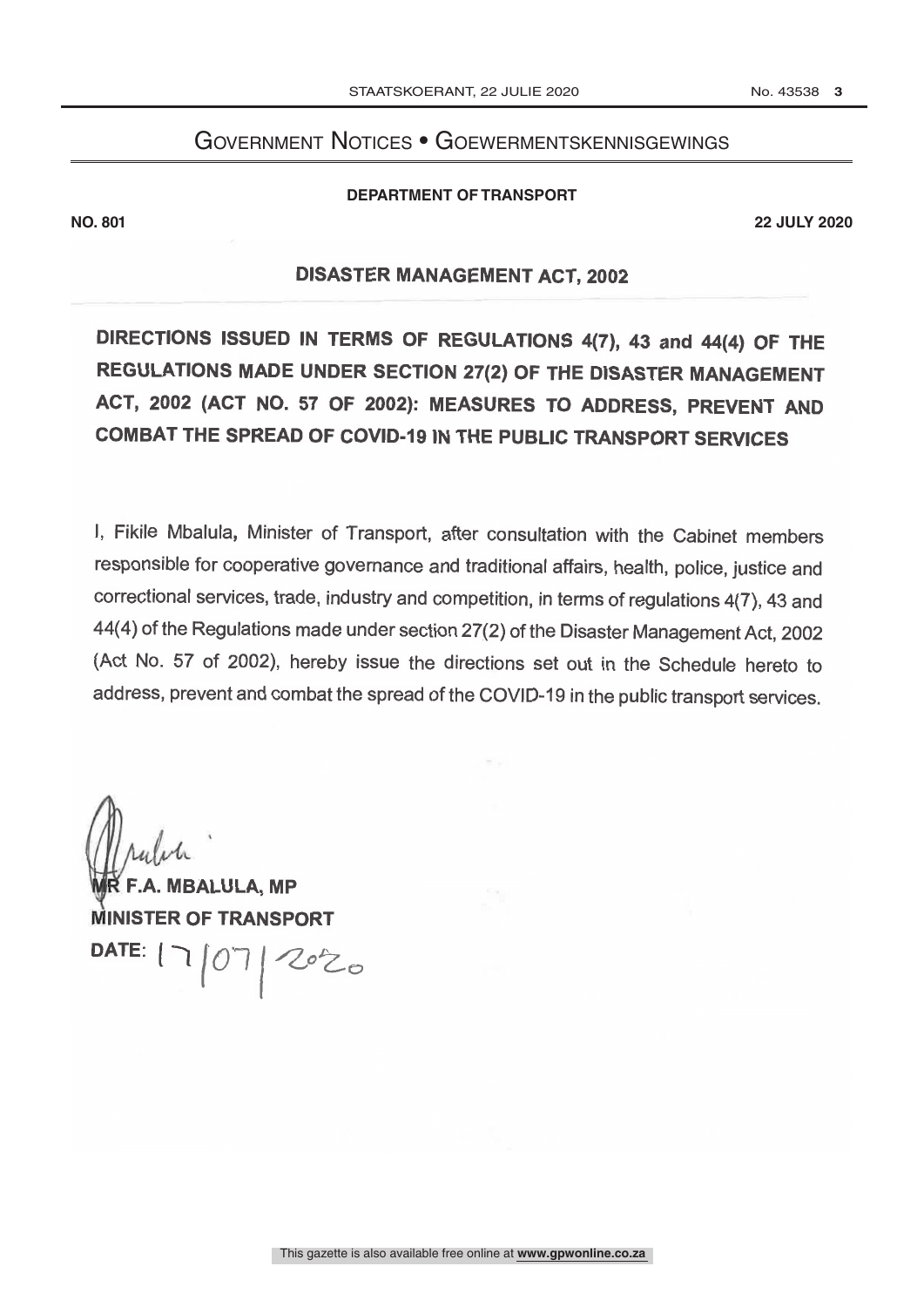# **SCHEDULE**

#### **Definitions**

1. In these directions, any other word or expression bears the meaning assigned to it in the Disaster Management Act, the Act or in the Regulations, and, unless the context otherwise indicates-

"Disaster Management Act" means the Disaster Management Act, 2002 (Act No. 57 of 2002);

"public transport facility" means any rank, train stations, terminal or any facility which may be used for public transport purposes;

"public transport vehicle" means a motorcar, minibus, midibus, minibus taxi-type service and bus as defined in terms of the Act and, for purposes of these Directions, includes a sedan, e- hailing service, meter taxi, shuttle service, chauffer driven vehicle, or rail operation;

"the Act" means the National Land Transport Act, 2009 (Act No. 5 of 2009); and

"the Regulations" means the Regulations made under section 27(2) of the Disaster Management Act, as published under Government Notice No. R 480, in Government Gazette No. 43258 of 29 April 2020, and amended by-

- (a) Government Notice No. 608, published in Government Gazette No. 43364 of 28 May 2020;
- (b) Government Notice No. 714, published in Government Gazette No. 43476 of 25 June 2020; and
- (c) Government Notice No. 763, published in Government Gazette No. 43521 of 12 July 2020.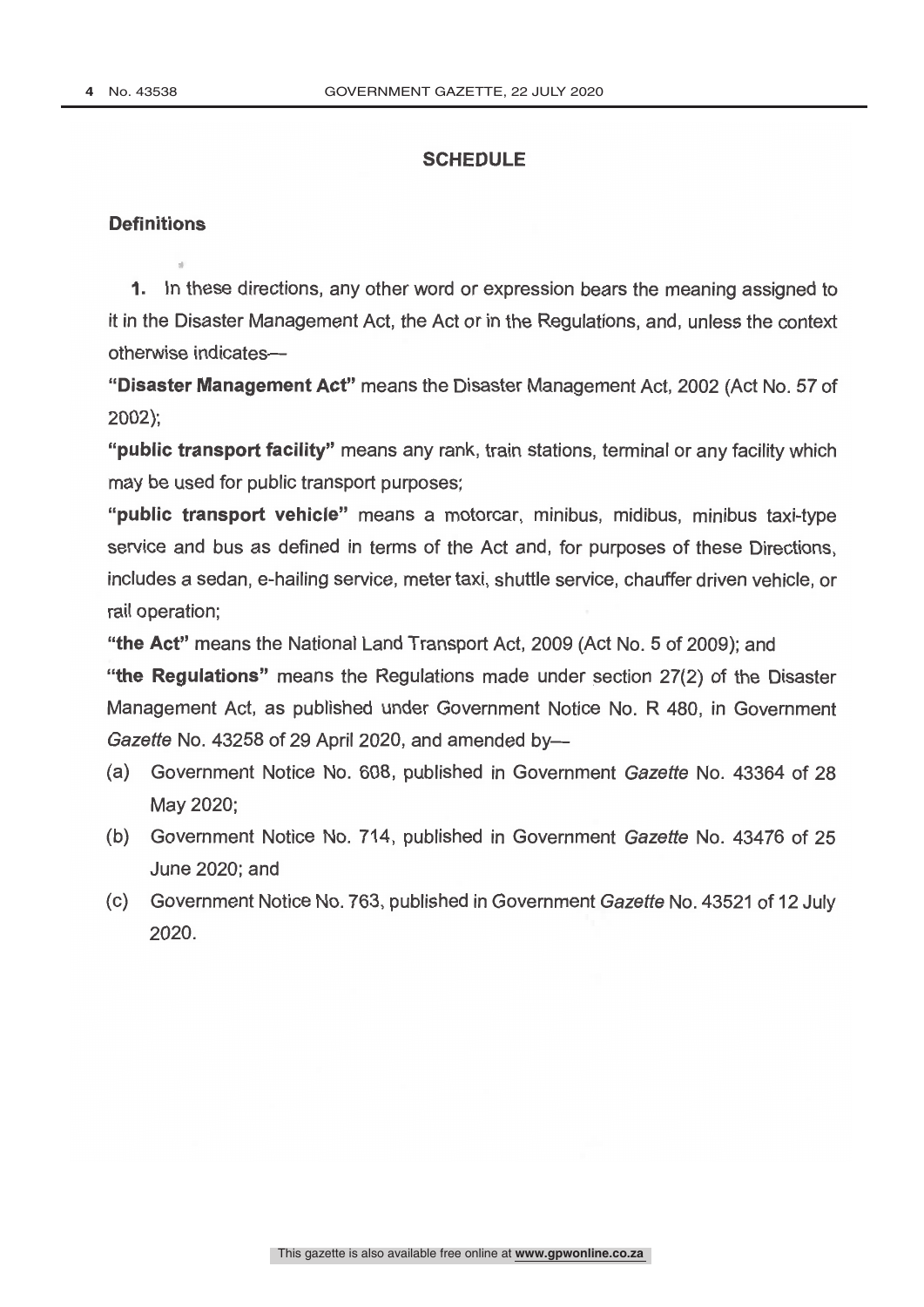# Authority

2. (1) Section 26(2)(b) of the Disaster Management Act provides that a national disaster, once declared, must be managed in accordance with existing legislation, as well as contingency arrangements as amplified by disaster management regulations or directions issued in terms of section 27(2) of the Disaster Management Act.

(2) These Directions are issued pursuant to the provisions of section 27(2) of the Disaster Management Act and specifically in terms of regulations 4(7), 43 and 44(4) of the Regulations, to provide for measures necessary to manage COVID -19.

(3) These Directions are valid for the duration of the declared national state of disaster.

#### Purpose of Directions

 $\epsilon \rightarrow$ 

- **3.** The purpose of the Directions is to provide for-
- (a) improved hygiene control and disinfection facilities on all public transport vehicles and public transport facilities including ranks, terminals and train station;
- (b) improved access and hygiene, disinfection control in all public transport vehicles;
- (d) the loading capacity of public transport vehicles;
- (e) the extension of the validity period for all public transport operating licences;

 $\mathbb{R}_{\geq 0}$ 

- (f) the transportation and storage of liquor; and
- (g) the enforcement of these Directions.

# Application of Directions

4. These Directions are applicable to all public transport services and facilities.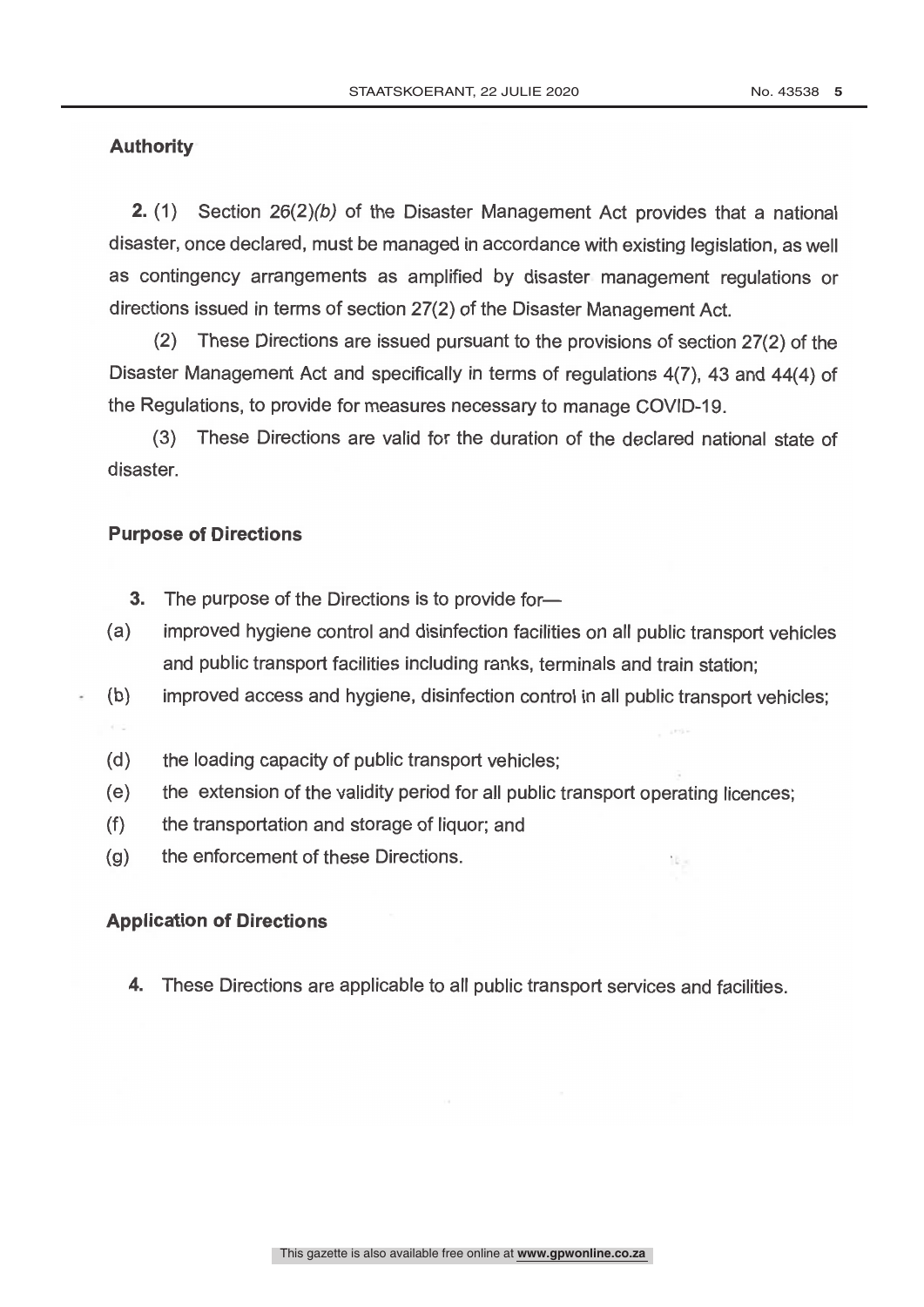$\mathcal{P}_{\mathcal{A}}$ 

# Provision of improved access, hygiene and disinfection control at public transport facilities

5. (1) All owners of public transport facilities must, at least twice daily, sanitize their facilities and provide adequate sanitizers or other hygiene dispensers for washing of hands and disinfection equipment for users of public transport services for the duration of the declared national state of disaster.

(2) All owners of public transport facilities must put measures in place to adhere to the requirements of social distancing of at least 1.5 meters to curb the spread of the virus including systems to ensure physical distance of least 1.5 meters while commuters are queuing for public transport.

(3) The gathering at public transport facilities by taxi drivers or employees working at the public transport facilities or by any other person or passenger is prohibited.

(4) (a) All employees working at public transport facilities, including any marshal or security officer who interacts with members of the public, must wear a cloth face mask, homemade item or another appropriate item that covers the nose and mouth,

(b) All employees working at public transport facilities, including any marshal or security officer who interacts with members of the public may in addition further wear a face shield.

(5) The owners of public transport facilities may not allow any member of the public to enter their facilities without wearing a cloth face mask, homemade item or another appropriate item that covers the nose and mouth.

Provision of improved access, hygiene and disinfection control in public transport vehicles

 $723$ 

6. (1) The operators of public transport vehicles must ensure that public transport vehicles are sanitized before picking up and after dropping off passengers.

(2) The windows on both sides of all public transport vehicles must be kept 5 cm open on both sides.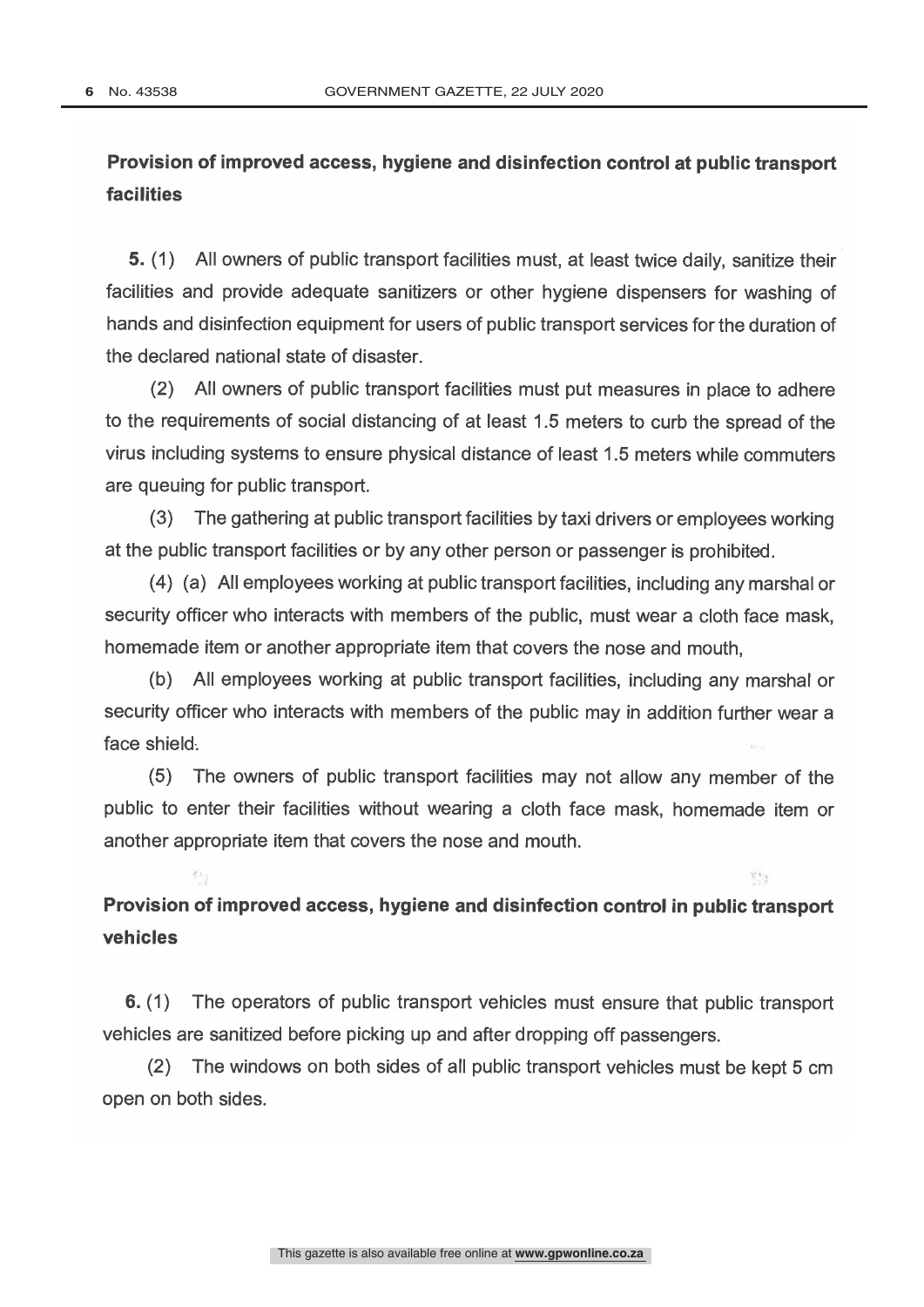(3) (a) The operators of public transport vehicles must ensure that the door handles, window handles, arm rests and hand rails of all public transport vehicles are sanitized after every load.

(b) The driver must ensure that the passengers are sanitised before entering a public transport vehicle and after leaving the vehicle.

(4) The operators of public transport vehicles must ensure that all public transport vehicles are clean and tidy.

(5) The operators of public transport vehicles must provide disinfection information materials and procedures.

(6) (a) All drivers, owners or operators of public transport vehicles must wear a cloth face mask, a homemade item or another appropriate item that covers the nose and mouth

(b) All drivers, owners or operators of public transport vehicles may in addition further wear a face shield.

(7) Passengers in public transport vehicles are obliged to wear a cloth face mask, a homemade item or another appropriate item that covers the nose and mouth throughout the journey.

(8) All public transport operators must put measures in place to adhere to social distancing requirements to curb the spread of the virus.

(9) The sanitizers used to sanitize all public transport vehicles must have a minimum of 70% alcohol content.

## Loading capacity of public transport vehicles

7. (1) For purposes of long distance travel, as contemplated in regulation 43(1) of the Regulations-

> (a) minibus, midibus or minibus taxi -type services are permitted to carry not more than 70% of their maximum licensed passenger capacity for long distance intra-provincial and permitted inter-provincial travel and are subject to the following limitations: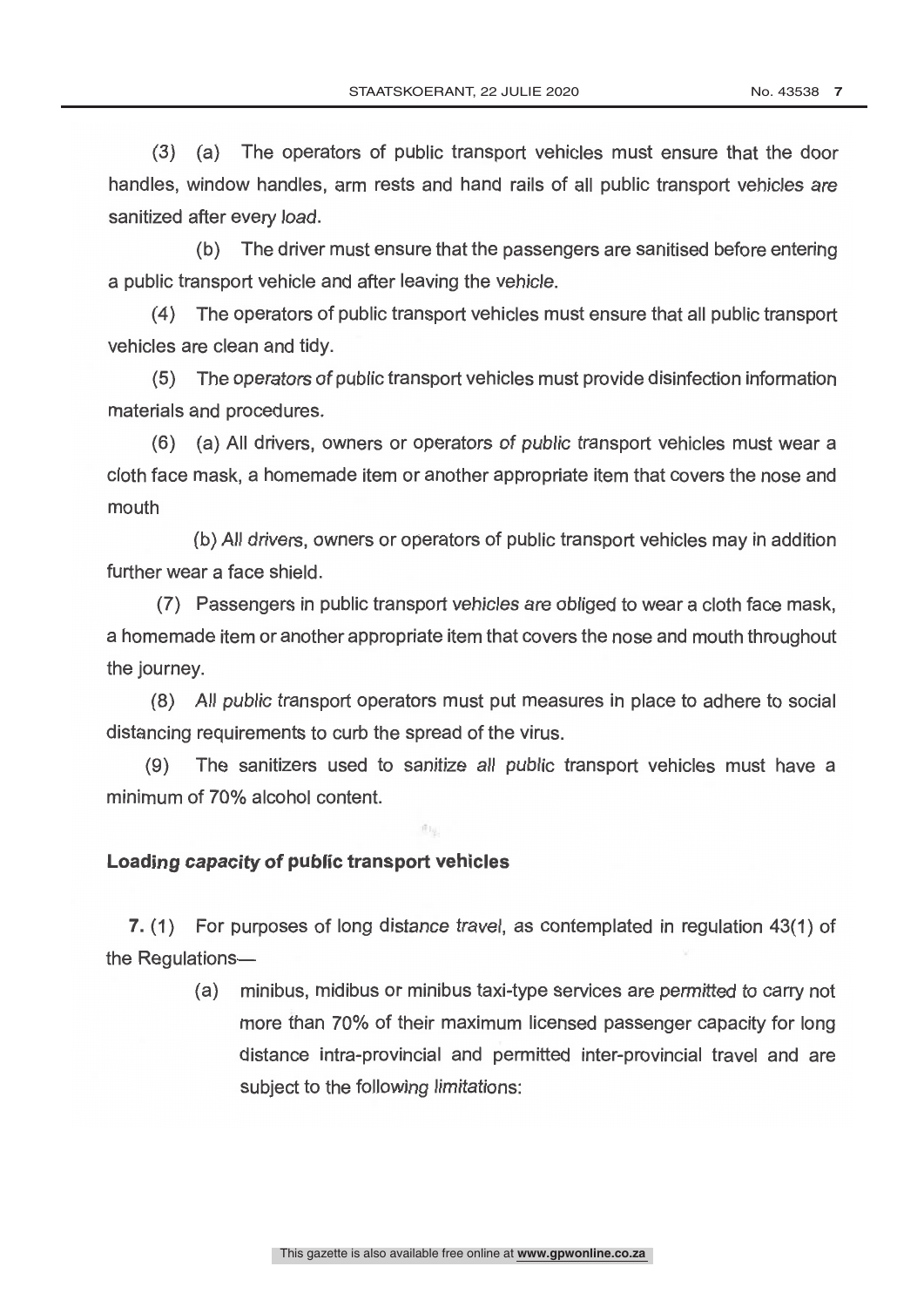- (i) A minibus licensed to carry a maximum of 10 passengers, is limited to carry a maximum of 7 passengers;
- (ii) a minibus licensed to carry a maximum of 15 passengers, is limited to carry a maximum of 10 passengers; and
- (iii) a midibus licensed to carry a maximum of 22 passengers, is limited to carry a maximum of 15 passengers; and
- (b) bus services are permitted to carry not more than 70% of their maximum licenced passenger capacity for long distance intra-provincial and permitted inter -provincial travel.

(2) Long distance rail operations and travel remain prohibited.

(3) For purposes of any trip not regarded as long distance travel in terms of regulation 43(1) of the Regulations-

- (a) bus, minibus, midibus, minibus taxi -type services, e- hailing services, meter taxis, shuttle services, chauffer driven vehicles and scholar transport vehicles are permitted to carry 100% of their maximum licensed passenger capacity; and
- (b) rail operations are permitted to carry not more than 70% of their licensed passenger capacity.

 $12 - 4$ 

# Validity period for public transport operating licences and accreditation certificates for tourist transport services

8. (1) All public transport operating licences and accreditation certificates for tourist transport services that expired during the period that commenced from 26 March 2020 up to and including 31 May 2020, are deemed to be valid and a grace period of 90 days from the date of publication of these Directions is granted for the renewal of these licences and certificates.

(2) The offices of the National Public Transport Regulator and Provincial Regulatory Entities resume their duties from the date of publication of these Directions.